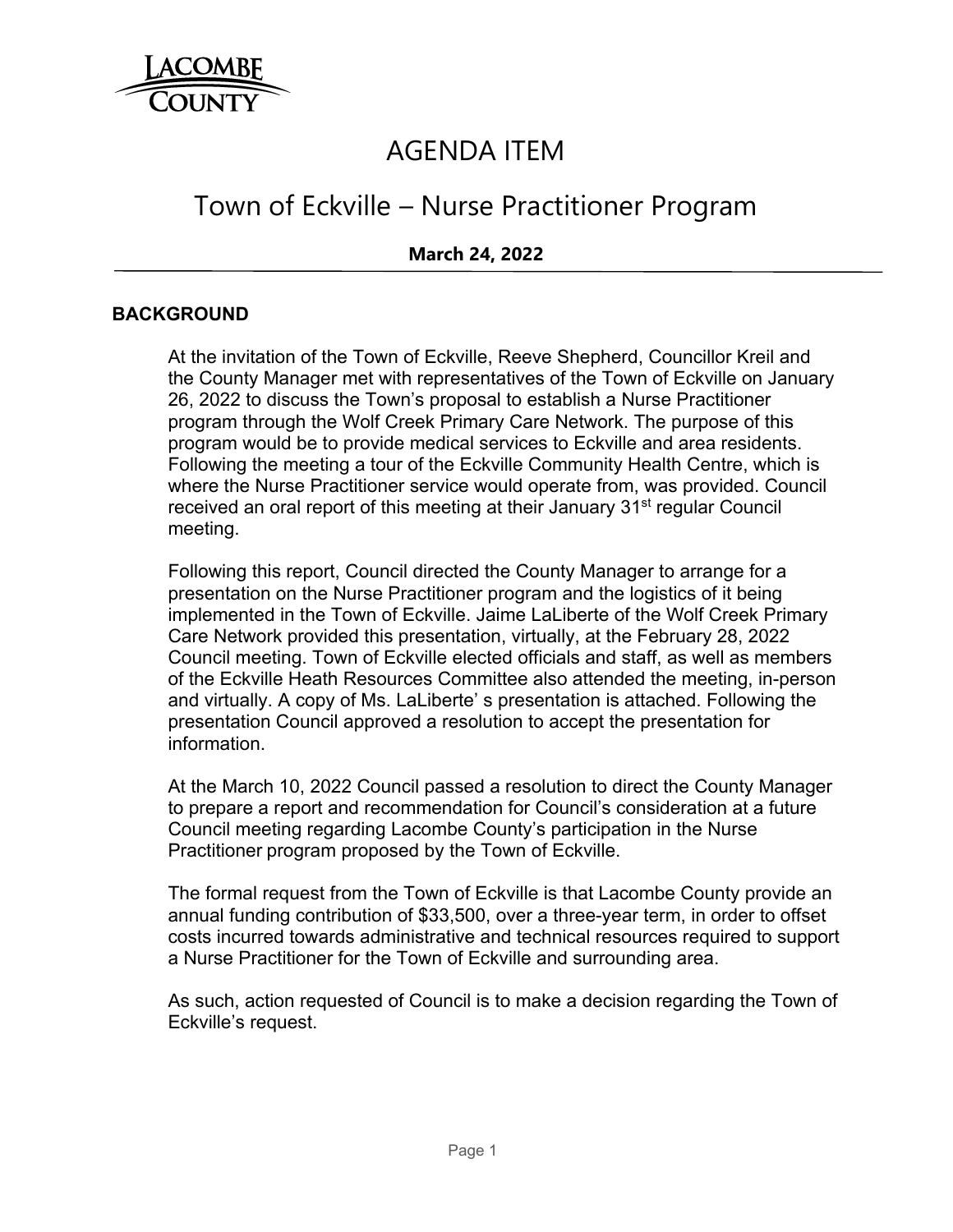

## **ANALYSIS**

As requested by Lacombe County the Town of Eckville has provided the following information regarding the proposed Nurse Practitioner Program:

## **Program cost and Town of Eckville support**

*The total financial support that the Town of Eckville, as the applicant, will be required to provide is \$55,000.00 for a Medical Office Assistant & \$12,000.00 for Electronic Medical Records Software, for a total of \$67,000.00 per year or \$201,000.00 for three years.* 

*The Town of Eckville has committed to an annual funding contribution of up to \$33,500 towards administrative and technical resources required in support of an application for a Nurse Practitioner.* 

## **What are the next steps?**

*The Town of Eckville will submit their Final Application Presentation, which has been prepared by the Eckville Health Resources Committee, to Wolf Creek Primary Care Network (Wolf Creek PCN) within the next few weeks.* 

*It is the Town's assumption that Wolf Creek PCN will review and give final approval to the Town's Final Application shortly after it is received in their offices. When Alberta Health Care (AHS) notifies the Wolf Creek PCN that new Nurse Practitioner grant funding is available, it is the Town's understanding that Wolf Creek PCN will then submit the Town of Eckville Final Application document to AHS for their consideration and hopefully their approval.*

## **Program implementation timelines**

*Based on the Town's discussions with the Wolf Creek PCN it is assumed that approval should be given within a month or so of the funding application deadline. A formal agreement would then have to be signed between the Town of Eckville and the Wolf Creek PCN. Once the agreement is in place, Wolf Creek PCN, would then proceed with the hiring of a suitable Nurse Practitioner and Medical Assistant.* 

*It should be noted that the Nurse Practitioner and Medical Assistant will be formally employed by the Wolf Creek PCN. The Town of Eckville's primary roles will be to 1) provide adequate clinic space and the equipment needed for the Nurse Practitioner to operate, and 2) to provide the \$67,000.00 funding required to pay for the Medical Assistant and the Medical Records Software.*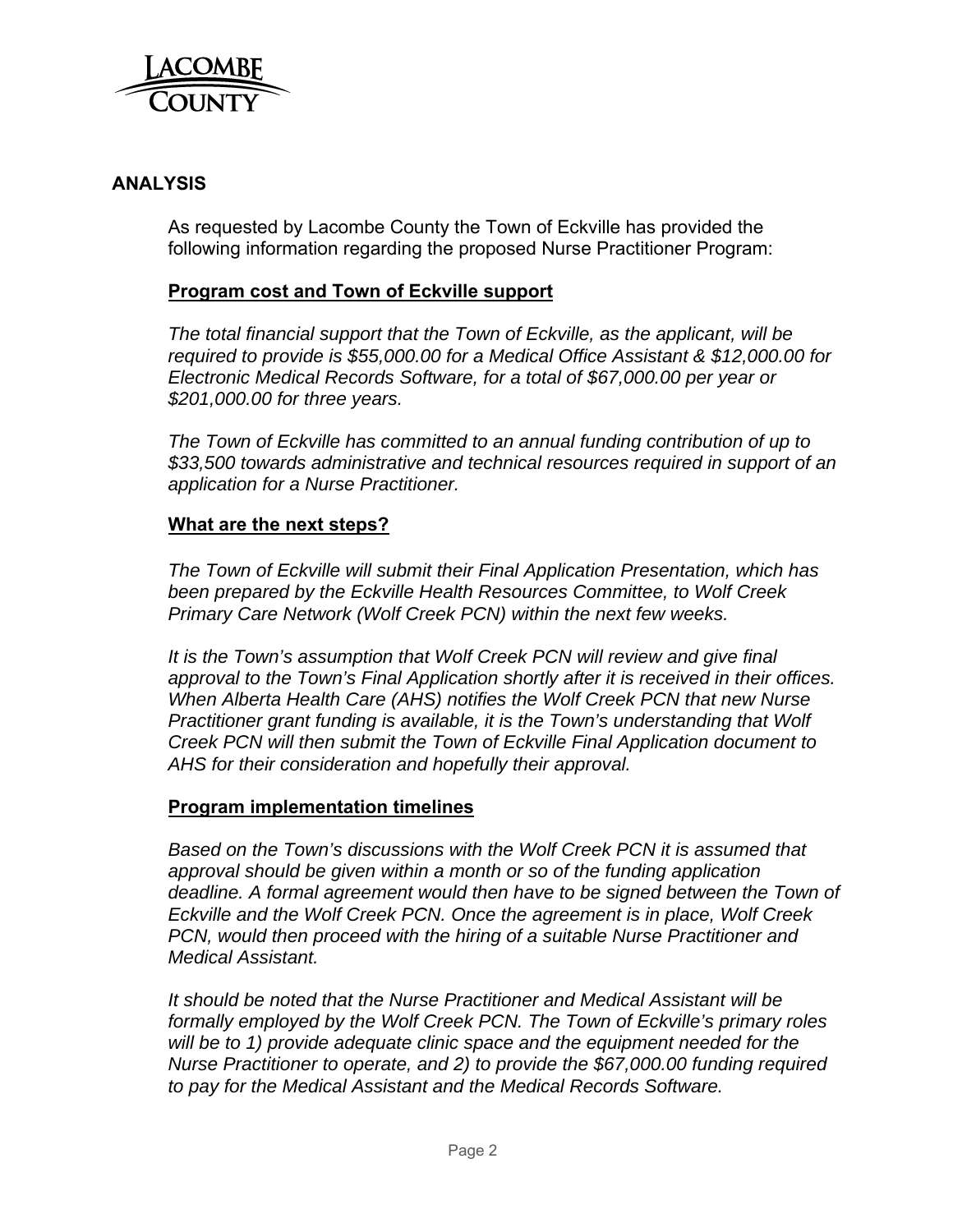

## **Other potential partners**

*In the event that Lacombe County decides not to formally partner with the Town of Eckville, the Town is strongly considering proceeding on their own as the sole applicant in this Nurse Practitioner application, however, the Town of Eckville is planning to approach Red Deer County and Clearwater County for funding assistance for the proposed three-year term of the AHS grant funding.* 

*The Town of Eckville is also planning to solicit both private and corporate funding for the project. The Town is currently researching the possibility of creating its own Health Foundation Trust which would take back the funds that are currently being held in Eckville's name by the Red Deer Regional Health Foundation.* 

*The Town is also looking at the possibility of creating a Community Foundation which would provide for a broader range of projects that could be funded. For example, this type of foundation may allow for donations to be used for operating the Nurse Practitioner project.*

#### **Expected demand in the community**

*Based on the final draft of the Application Proposal which has been prepared by the Eckville Health Resources Committee, the Town expects that there is sufficient demand for the service to support a full time Nurse Practitioner in Eckville and the surrounding rural community.* 

*Depending upon the demand on the proposed Nurse Practitioner's services the Town hopes to be able to provide services to other communities such as Benalto and Bentley. It should also be noted that it will take some time for the Nurse Practitioner to be recognized and accepted by the community and to develop a full panel of patients.*

#### **Where is revenue generated from the program allocated to?:**

*Alberta Health Services (AHS) would be providing the grant funding to pay the salary and benefits for the proposed Nurse Practitioner and no other fees for service will be charged to or paid by AHS.* 

*For the patients who might be committed to see the Nurse Practitioner as their Family Health Care Provider and become part of the Nurse Practitioner's "Patient Panel" based on the current rate of \$62.00 per year for each patient the maximum funds that the Wolf Creek PCN could receive would be \$31,000.00 per year. It is the Town's understanding that any such funds received by Wolf Creek PCN would be credited to the Eckville Nurse Practitioner Project and would reduce the required contribution by the Town of Eckville accordingly.*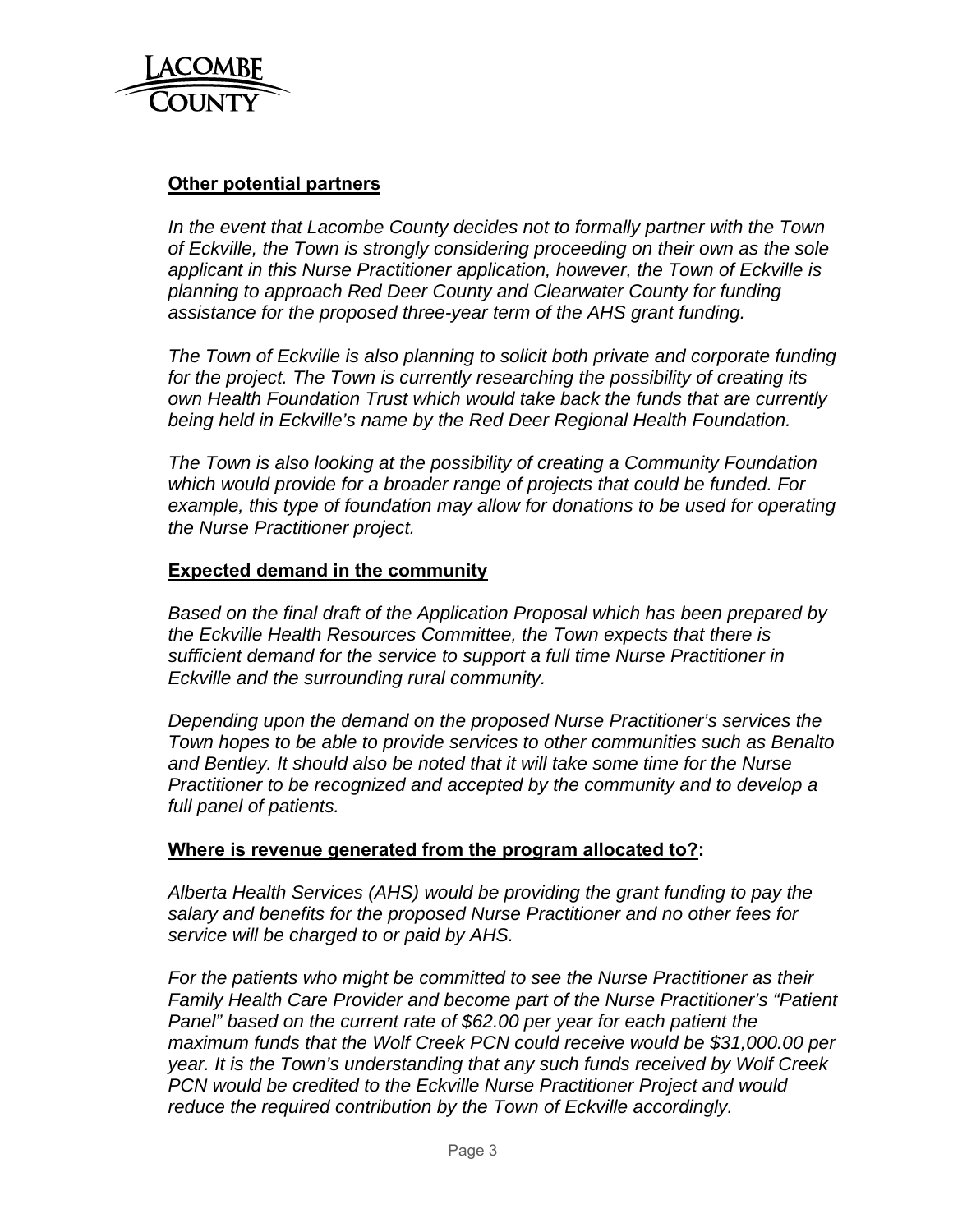

## **Projection of if and when the program might be self-sustaining**

*Based on the Town's discussions with the Wolf Creek PCN it is unlikely that the Eckville Nurse Practitioner project will be self-sustaining.* 

*The amount of municipal funding required could be reduced significantly if ) the program experiences high utilization, 2) there is strong local and corporate funding support, and 3) the AHS Nurse Practitioner Grant Program continues.*

# **Specifics of the agreement between Wolf Creek PCN and Town of Eckville**

*It is the Town's understanding that the Wolf Creek PCN is just entering the final stages of their first Municipal and First Nations Nurse Practitioner project and the formal agreement is not yet finalized. The Town expects to be able to receive a draft agreement between the Town of Eckville and Wolf Creek PCN soon.* 

## **Capital required for program implementation and associated funding sources for such capital:**

*The Town of Eckville has a lease with Alberta Health Services (AHS) for office space in the Eckville Health Care Centre which should provide adequate space for the proposed Nurse Practitioner Project. Should additional space be required the Town is confident that the agreement can be amended accordingly.* 

*Any capital requirements for the proposed Nurse Practitioner Project will be provided by the Town of Eckville. These capital requirements would be funded through the Eckville Health Trust funds or through other Town revenues.*

It has been Lacombe County Council's position in the past that health care is a provincial government responsibility. Based on this philosophy, previous Councils:

- 1. Lobbied the Province of Alberta to take over responsibility for the provision of ground ambulance services from municipalities.
- 2. In 2014 supported the dissolution of the Lacombe Municipal Ambulance Service Association which was an ambulance service owned and operated by the County and Town that provided ambulance services through a contract with Alberta Health Services.
- 3. In 2013 denied a request from the Town of Sylvan Lake for a \$2,000 contribution to the Sylvan Lake & Area Urgent Care Committee for the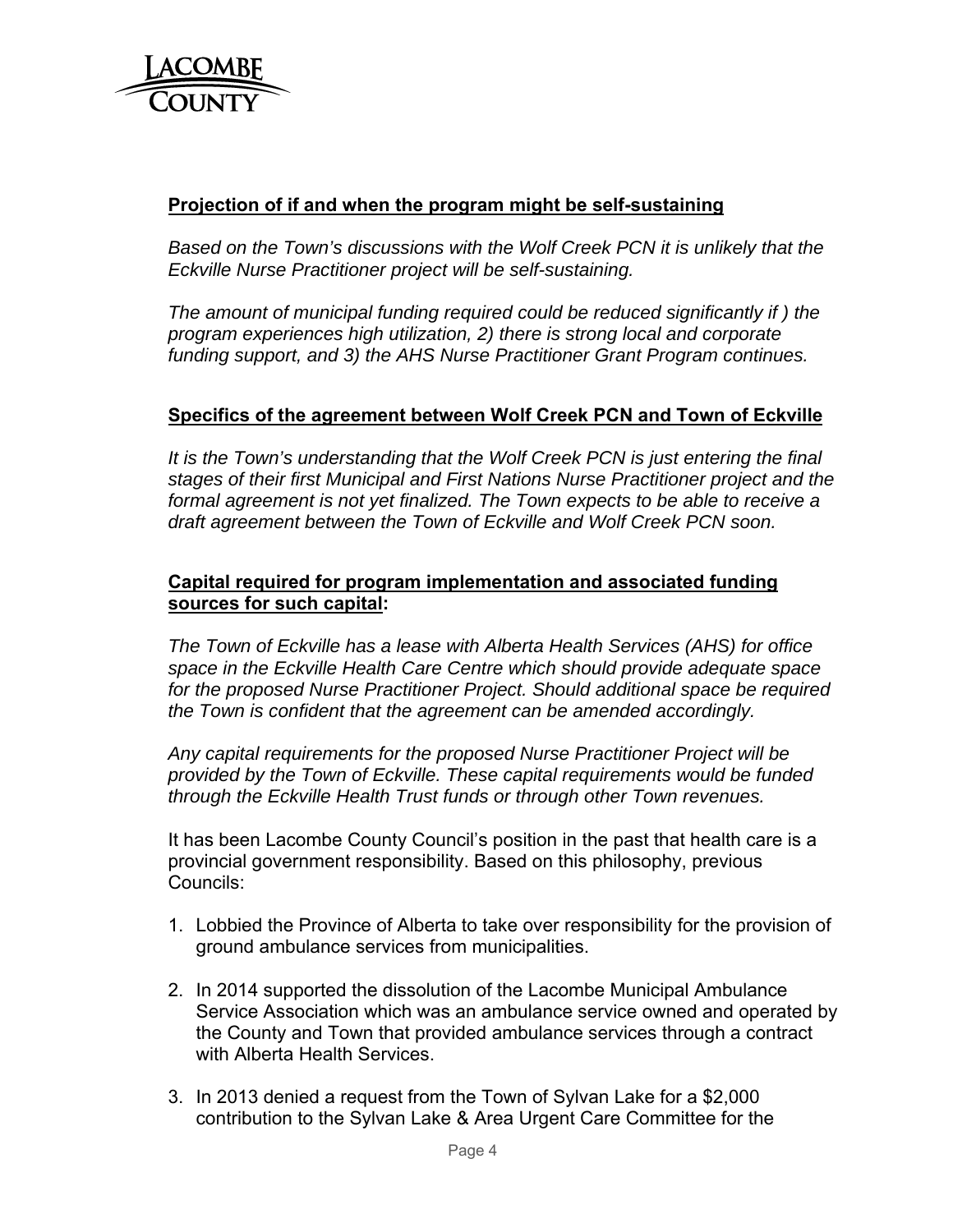

preparation of a business plan to support urgent care services in the Town of Sylvan Lake.

- 4. In 2028 denied a request from STARS Air Ambulance for annual funding of \$2.00 per capita.
- 5. In 2018 denied a request from the Sylvan Lake Urgent Care Committee for a financial contribution of \$35,000 for the purchase of medical equipment.

# **Pro's of Supporting Eckville Nurse Practitioner Program**

- 1. Improved access to medical services for Eckville and area residents
- 2. Potentially allows Eckville and area seniors to stay in their homes longer by avoiding the need for them to move to communities where medical services are available
- 3. Assists with the sustainability of the Town of Eckville

# **Con's of Supporting Eckville Nurse Practitioner Program**

- 1. Impact on Lacombe County annual operating budget
- 2. May set a precedent for the County to financially support medical services in other communities

## Alternatives:

- 1. Deny the request for \$33,500 in annual funding for a three-year term.
- 2. Deny the request for \$33,500 in annual funding and agree to consider a contribution towards capital requirements.
- 3. Deny the request for \$33,500 in annual funding and agree to consider entering into an arrangement with the Town of Eckville for the provision of a handi-van service for the purpose of transporting Eckville and area residents to communities that offer medical services.
- 4. Approve the request for \$33,500 in annual funding for a three-year term.
- 5. Approve \$10,000 in annual funding for a three-year term. (Administration Recommendation).
- 6. Take other action(s) as determined by Council.

# **BUDGET IMPLICATIONS**

There are no provisions in the County's 2022 interim operating budget to support this initiative. Should Council wish to support it provisions will be made in the County's final 2022 operating budget which will be presented to Council for consideration of approval at their May 12, 2022 meeting.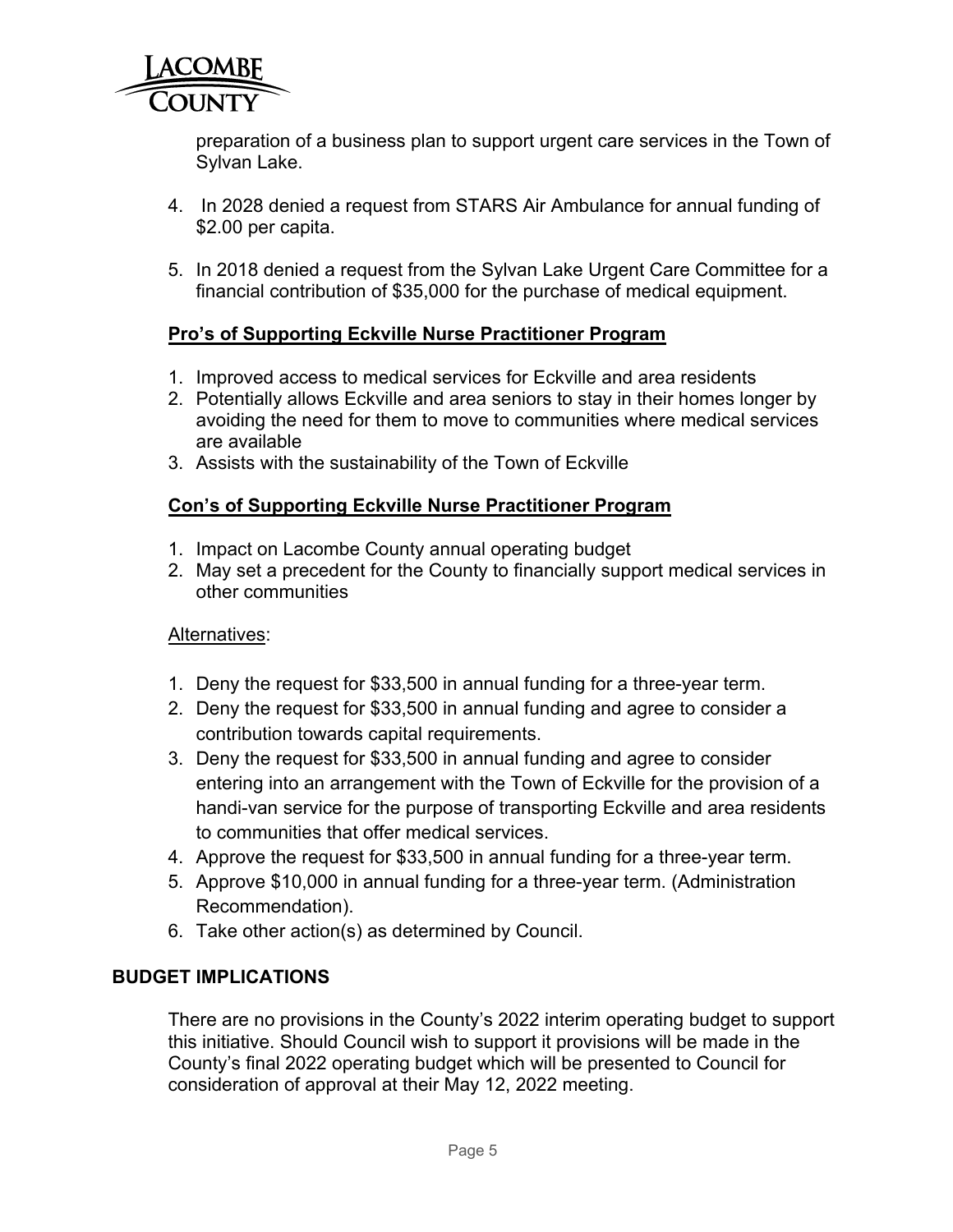

# **LEGISLATIVE RESPONSIBILITIES**

- 1. Section 3 of the Municipal Government Act (MGA) states the purposes of a municipality are: 1) to provide good government, 2) to provide services, facilities or other things that, in the opinion of Council, are necessary or desirable for all or part of the municipality, and 3) to develop and maintain safe and viable communities.
- 2. Section 180(1) of the MGA states that Council may only act by resolution or bylaw.
- 3. Section 248(1)(a) of the MGA states that a municipality may only make an expenditure that is included in an operating budget, interim operating budget or capital budget unless otherwise authorized by Council.

## **RECOMMENDATION**

That Council approve the following resolution:

That Lacombe County participate in the Nurse Practitioner Program proposed by the Town of Eckville and contribute \$10,000 in annual funding towards this program for a three-year period.